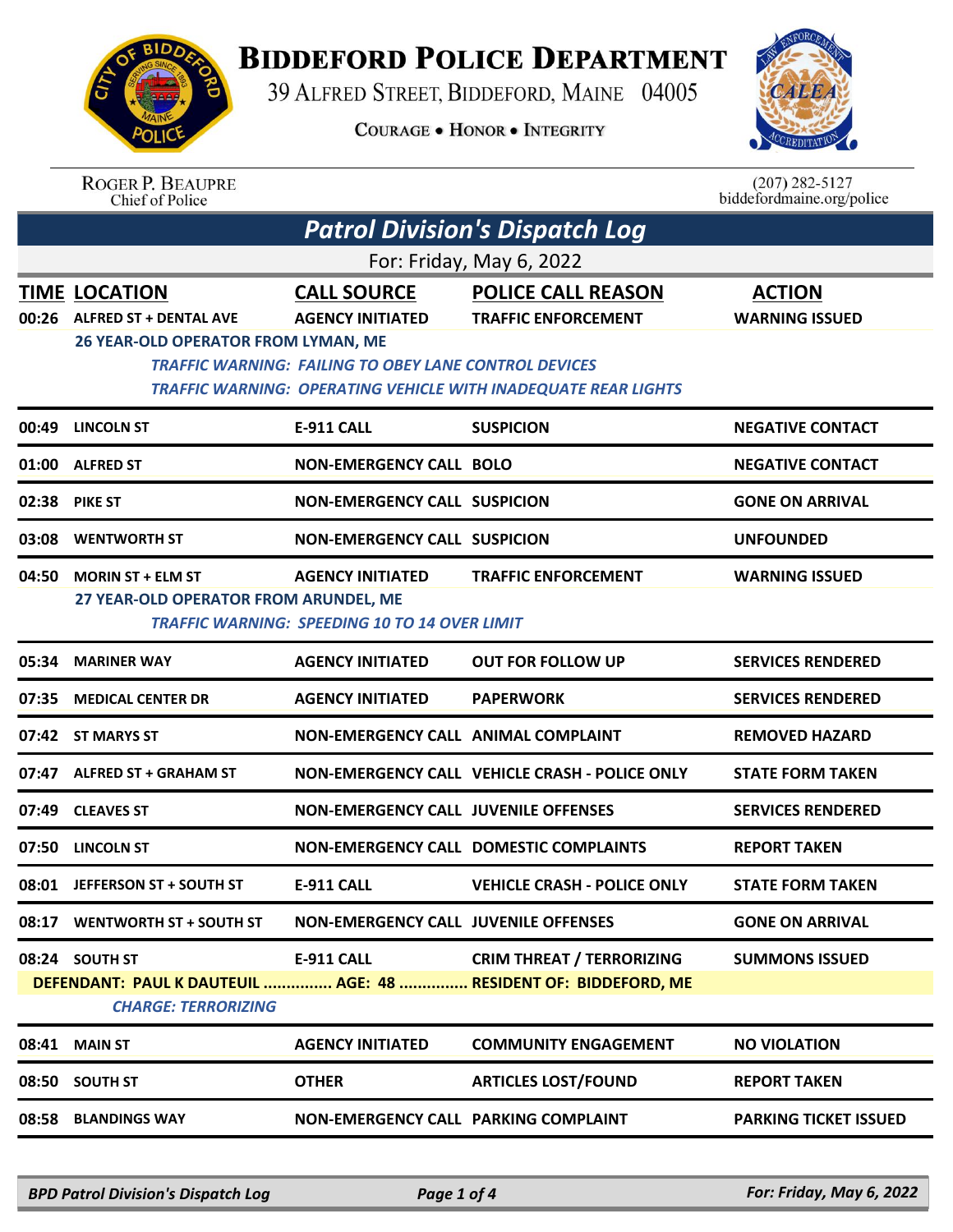| 09:11 | <b>TIME LOCATION</b><br><b>GEORGE ST</b>                    | <b>CALL SOURCE</b><br>NON-EMERGENCY CALL DISTURBANCE / NOISE                     | <b>POLICE CALL REASON</b>                         | <b>ACTION</b><br><b>WARNING ISSUED</b> |
|-------|-------------------------------------------------------------|----------------------------------------------------------------------------------|---------------------------------------------------|----------------------------------------|
|       | 09:14 FORTUNES ROCKS RD                                     | <b>AGENCY INITIATED</b>                                                          | <b>COMMUNITY ENGAGEMENT</b>                       | <b>SERVICES RENDERED</b>               |
| 09:16 | <b>GRAHAM ST</b>                                            | <b>E-911 CALL</b>                                                                | <b>CHECK WELFARE</b>                              | <b>REPORT TAKEN</b>                    |
|       | 10:57 SOUTH ST                                              | <b>NON-EMERGENCY CALL SUSPICIOUS PACKAGE</b>                                     |                                                   | <b>REMOVED HAZARD</b>                  |
| 11:08 | <b>POOL ST + MARIAL AVE</b>                                 | NON-EMERGENCY CALL ANIMAL COMPLAINT                                              |                                                   | <b>REMOVED HAZARD</b>                  |
| 11:10 | <b>PIKE ST + BUCKLEYS CT</b>                                | <b>NON-EMERGENCY CALL PARKING COMPLAINT</b>                                      |                                                   | <b>PARKING TICKET ISSUED</b>           |
| 11:16 | <b>BRIARWOOD DR</b>                                         | <b>WALK-IN AT STATION</b>                                                        | <b>CRIMINAL MISCHIEF</b>                          | <b>REPORT TAKEN</b>                    |
| 11:51 | <b>MT PLEASANT ST + SOUTH ST</b>                            | NON-EMERGENCY CALL ANIMAL COMPLAINT                                              |                                                   | <b>SERVICES RENDERED</b>               |
| 12:56 | <b>AMHERST ST</b>                                           | <b>NON-EMERGENCY CALL SUSPICION</b>                                              |                                                   | <b>REPORT TAKEN</b>                    |
| 13:10 | <b>ALFRED ST</b>                                            | <b>WALK-IN AT STATION</b>                                                        | <b>JUVENILE OFFENSES</b>                          | <b>SERVICES RENDERED</b>               |
| 14:09 | <b>ROBERTS ST + MAY ST</b>                                  | <b>NON-EMERGENCY CALL BOLO</b>                                                   |                                                   | <b>NEGATIVE CONTACT</b>                |
| 14:29 | <b>HEALTHCARE DR</b>                                        | <b>E-911 CALL</b>                                                                | <b>BOLO</b>                                       | <b>SERVICES RENDERED</b>               |
| 14:55 | <b>GRAHAM ST</b>                                            | <b>OTHER</b>                                                                     | <b>SEX OFFENDER COMPLIANCE CHK</b>                | <b>NO VIOLATION</b>                    |
|       | 15:06 ALFRED ST                                             | <b>AGENCY INITIATED</b>                                                          | <b>ARTICLES LOST/FOUND</b>                        | <b>SERVICES RENDERED</b>               |
| 15:20 | <b>ELM ST</b>                                               |                                                                                  | <b>NON-EMERGENCY CALL VIOL OF BAIL CONDITIONS</b> | <b>REPORT TAKEN</b>                    |
|       | 15:21 OAK ST                                                | <b>AGENCY INITIATED</b>                                                          | <b>SEX OFFENDER COMPLIANCE CHK</b>                | <b>NEGATIVE CONTACT</b>                |
|       | <b>15:23 VINE ST</b>                                        |                                                                                  | <b>NON-EMERGENCY CALL MENTAL ILLNESS CASES</b>    | <b>SERVICES RENDERED</b>               |
| 15:24 | <b>BACON ST</b>                                             | <b>AGENCY INITIATED</b>                                                          | <b>SEX OFFENDER COMPLIANCE CHK</b>                | <b>NEGATIVE CONTACT</b>                |
|       | 15:34 WESTMORE AVE                                          | <b>AGENCY INITIATED</b>                                                          | <b>SEX OFFENDER COMPLIANCE CHK</b>                | <b>NO VIOLATION</b>                    |
|       | 15:34 ST MARYS ST                                           | <b>NON-EMERGENCY CALL THEFT</b>                                                  |                                                   | <b>SERVICES RENDERED</b>               |
|       | 15:43 LESSARD AVE                                           | <b>AGENCY INITIATED</b>                                                          | <b>SEX OFFENDER COMPLIANCE CHK</b>                | <b>NEGATIVE CONTACT</b>                |
|       | 15:47 ALFRED ST                                             | <b>AGENCY INITIATED</b>                                                          | <b>PAPERWORK</b>                                  | <b>SERVICES RENDERED</b>               |
|       | 16:21 ELM ST                                                | <b>NON-EMERGENCY CALL MESSAGE DELIVERY</b>                                       |                                                   | <b>REFERRED OTHER AGENCY</b>           |
|       | 16:25 HEALTHCARE DR                                         | <b>E-911 CALL</b>                                                                | <b>DOMESTIC COMPLAINTS</b>                        | <b>SERVICES RENDERED</b>               |
|       | 16:32 PLYMOUTH DR                                           | NON-EMERGENCY CALL ANIMAL COMPLAINT                                              |                                                   | <b>NEGATIVE CONTACT</b>                |
| 16:40 | <b>SUMMER ST</b>                                            | <b>AGENCY INITIATED</b>                                                          | <b>DOMESTIC COMPLAINTS</b>                        | <b>PAPERWORK SERVED</b>                |
| 16:52 | <b>WEST ST</b><br>22 YEAR-OLD OPERATOR FROM CENTERVILLE, MA | <b>AGENCY INITIATED</b><br><b>TRAFFIC WARNING: SPEEDING 10-14 MPH OVER LIMIT</b> | <b>TRAFFIC ENFORCEMENT</b>                        | <b>WARNING ISSUED</b>                  |
| 17:01 | <b>MAIN ST</b>                                              | <b>NON-EMERGENCY CALL JUVENILE OFFENSES</b>                                      |                                                   | <b>GONE ON ARRIVAL</b>                 |
| 17:09 | <b>ALFRED ST</b>                                            | <b>NON-EMERGENCY CALL SUSPICION</b>                                              |                                                   | <b>SERVICES RENDERED</b>               |
|       | <b>BPD Patrol Division's Dispatch Log</b>                   | For: Friday, May 6, 2022                                                         |                                                   |                                        |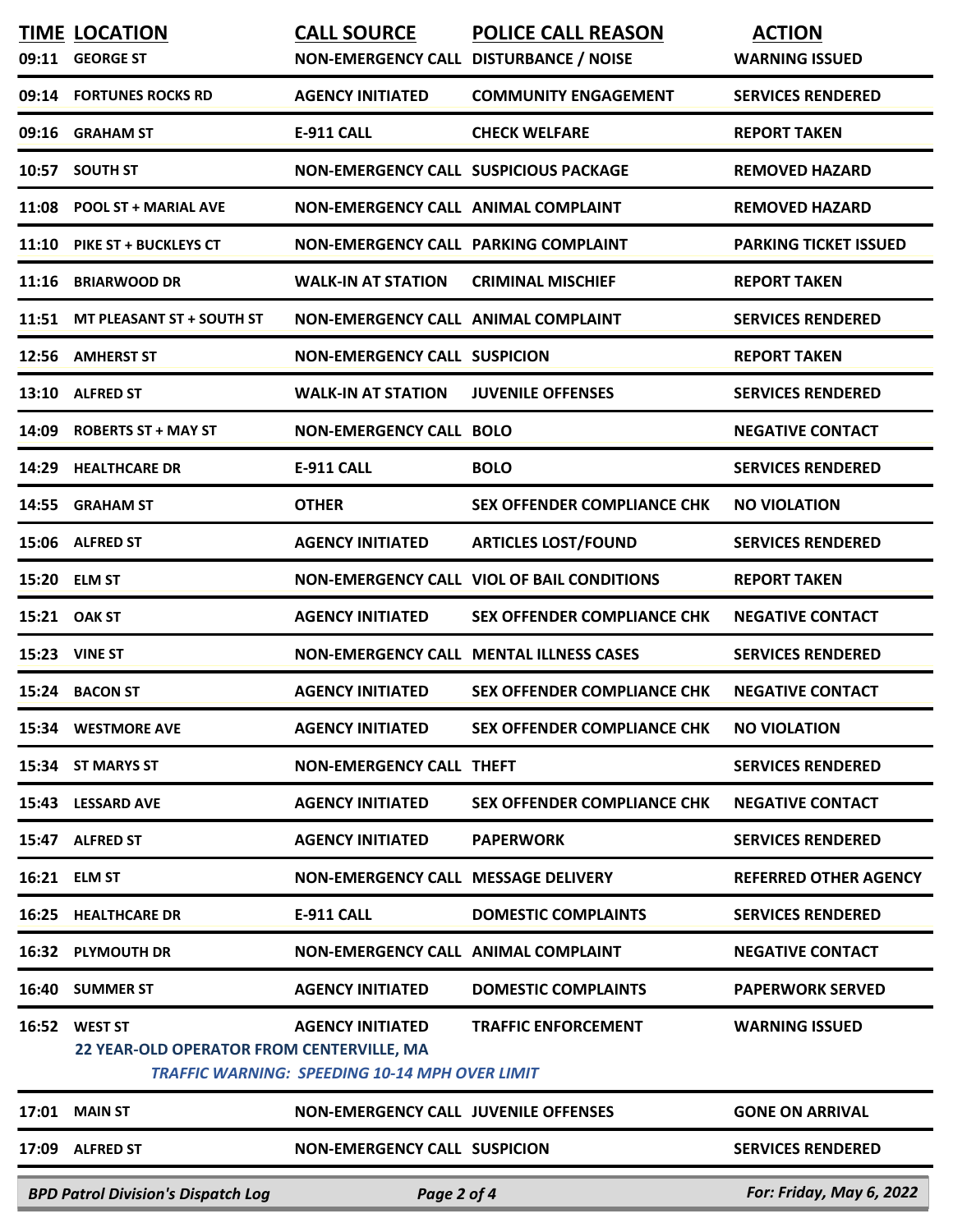|               | <b>CALL SOURCE</b>                                                                                                                                                                                                                                                                                                                                                                                                                                                                                                                    | <b>POLICE CALL REASON</b>                                                                                                                                                                        | <b>ACTION</b>                                                                                                                                                                                                                                                                                                                                                                                                                                                                                                                                                                                                                                                                                                                                                                                                                                                                                                   |
|---------------|---------------------------------------------------------------------------------------------------------------------------------------------------------------------------------------------------------------------------------------------------------------------------------------------------------------------------------------------------------------------------------------------------------------------------------------------------------------------------------------------------------------------------------------|--------------------------------------------------------------------------------------------------------------------------------------------------------------------------------------------------|-----------------------------------------------------------------------------------------------------------------------------------------------------------------------------------------------------------------------------------------------------------------------------------------------------------------------------------------------------------------------------------------------------------------------------------------------------------------------------------------------------------------------------------------------------------------------------------------------------------------------------------------------------------------------------------------------------------------------------------------------------------------------------------------------------------------------------------------------------------------------------------------------------------------|
|               |                                                                                                                                                                                                                                                                                                                                                                                                                                                                                                                                       |                                                                                                                                                                                                  | <b>PAPERWORK NOT SERVED</b>                                                                                                                                                                                                                                                                                                                                                                                                                                                                                                                                                                                                                                                                                                                                                                                                                                                                                     |
|               |                                                                                                                                                                                                                                                                                                                                                                                                                                                                                                                                       |                                                                                                                                                                                                  | <b>SERVICES RENDERED</b>                                                                                                                                                                                                                                                                                                                                                                                                                                                                                                                                                                                                                                                                                                                                                                                                                                                                                        |
|               | <b>WALK-IN AT STATION</b>                                                                                                                                                                                                                                                                                                                                                                                                                                                                                                             | <b>OUT FOR FOLLOW UP</b>                                                                                                                                                                         | <b>SERVICES RENDERED</b>                                                                                                                                                                                                                                                                                                                                                                                                                                                                                                                                                                                                                                                                                                                                                                                                                                                                                        |
|               | <b>E-911 CALL</b>                                                                                                                                                                                                                                                                                                                                                                                                                                                                                                                     | <b>VEHICLE CRASH - POLICE ONLY</b>                                                                                                                                                               | <b>SERVICES RENDERED</b>                                                                                                                                                                                                                                                                                                                                                                                                                                                                                                                                                                                                                                                                                                                                                                                                                                                                                        |
|               |                                                                                                                                                                                                                                                                                                                                                                                                                                                                                                                                       |                                                                                                                                                                                                  | <b>REPORT TAKEN</b>                                                                                                                                                                                                                                                                                                                                                                                                                                                                                                                                                                                                                                                                                                                                                                                                                                                                                             |
|               |                                                                                                                                                                                                                                                                                                                                                                                                                                                                                                                                       |                                                                                                                                                                                                  | <b>REPORT TAKEN</b>                                                                                                                                                                                                                                                                                                                                                                                                                                                                                                                                                                                                                                                                                                                                                                                                                                                                                             |
|               | <b>E-911 CALL</b>                                                                                                                                                                                                                                                                                                                                                                                                                                                                                                                     | <b>DOMESTIC COMPLAINTS</b>                                                                                                                                                                       | <b>REPORT TAKEN</b>                                                                                                                                                                                                                                                                                                                                                                                                                                                                                                                                                                                                                                                                                                                                                                                                                                                                                             |
|               |                                                                                                                                                                                                                                                                                                                                                                                                                                                                                                                                       |                                                                                                                                                                                                  | <b>SERVICES RENDERED</b>                                                                                                                                                                                                                                                                                                                                                                                                                                                                                                                                                                                                                                                                                                                                                                                                                                                                                        |
|               |                                                                                                                                                                                                                                                                                                                                                                                                                                                                                                                                       |                                                                                                                                                                                                  | <b>STATE FORM TAKEN</b>                                                                                                                                                                                                                                                                                                                                                                                                                                                                                                                                                                                                                                                                                                                                                                                                                                                                                         |
|               | <b>E-911 CALL</b>                                                                                                                                                                                                                                                                                                                                                                                                                                                                                                                     | <b>DISTURBANCE / NOISE</b>                                                                                                                                                                       | <b>WARNING ISSUED</b>                                                                                                                                                                                                                                                                                                                                                                                                                                                                                                                                                                                                                                                                                                                                                                                                                                                                                           |
|               |                                                                                                                                                                                                                                                                                                                                                                                                                                                                                                                                       |                                                                                                                                                                                                  | <b>SERVICES RENDERED</b>                                                                                                                                                                                                                                                                                                                                                                                                                                                                                                                                                                                                                                                                                                                                                                                                                                                                                        |
|               | <b>E-911 CALL</b>                                                                                                                                                                                                                                                                                                                                                                                                                                                                                                                     | <b>JUVENILE OFFENSES</b>                                                                                                                                                                         | <b>SERVICES RENDERED</b>                                                                                                                                                                                                                                                                                                                                                                                                                                                                                                                                                                                                                                                                                                                                                                                                                                                                                        |
|               |                                                                                                                                                                                                                                                                                                                                                                                                                                                                                                                                       |                                                                                                                                                                                                  | <b>SERVICES RENDERED</b>                                                                                                                                                                                                                                                                                                                                                                                                                                                                                                                                                                                                                                                                                                                                                                                                                                                                                        |
|               | <b>AGENCY INITIATED</b>                                                                                                                                                                                                                                                                                                                                                                                                                                                                                                               | <b>TRAFFIC ENFORCEMENT</b>                                                                                                                                                                       | <b>WARNING ISSUED</b>                                                                                                                                                                                                                                                                                                                                                                                                                                                                                                                                                                                                                                                                                                                                                                                                                                                                                           |
|               |                                                                                                                                                                                                                                                                                                                                                                                                                                                                                                                                       |                                                                                                                                                                                                  |                                                                                                                                                                                                                                                                                                                                                                                                                                                                                                                                                                                                                                                                                                                                                                                                                                                                                                                 |
|               |                                                                                                                                                                                                                                                                                                                                                                                                                                                                                                                                       |                                                                                                                                                                                                  | <b>STATE FORM TAKEN</b>                                                                                                                                                                                                                                                                                                                                                                                                                                                                                                                                                                                                                                                                                                                                                                                                                                                                                         |
|               |                                                                                                                                                                                                                                                                                                                                                                                                                                                                                                                                       |                                                                                                                                                                                                  | <b>SERVICES RENDERED</b>                                                                                                                                                                                                                                                                                                                                                                                                                                                                                                                                                                                                                                                                                                                                                                                                                                                                                        |
|               | <b>WALK-IN AT STATION</b>                                                                                                                                                                                                                                                                                                                                                                                                                                                                                                             | <b>DISTURBANCE / NOISE</b>                                                                                                                                                                       | <b>UNFOUNDED</b>                                                                                                                                                                                                                                                                                                                                                                                                                                                                                                                                                                                                                                                                                                                                                                                                                                                                                                |
|               |                                                                                                                                                                                                                                                                                                                                                                                                                                                                                                                                       |                                                                                                                                                                                                  | <b>SERVICES RENDERED</b>                                                                                                                                                                                                                                                                                                                                                                                                                                                                                                                                                                                                                                                                                                                                                                                                                                                                                        |
|               |                                                                                                                                                                                                                                                                                                                                                                                                                                                                                                                                       |                                                                                                                                                                                                  | <b>SERVICES RENDERED</b>                                                                                                                                                                                                                                                                                                                                                                                                                                                                                                                                                                                                                                                                                                                                                                                                                                                                                        |
|               | <b>WALK-IN AT STATION</b>                                                                                                                                                                                                                                                                                                                                                                                                                                                                                                             | <b>SUSPICION</b>                                                                                                                                                                                 | <b>SERVICES RENDERED</b>                                                                                                                                                                                                                                                                                                                                                                                                                                                                                                                                                                                                                                                                                                                                                                                                                                                                                        |
|               |                                                                                                                                                                                                                                                                                                                                                                                                                                                                                                                                       |                                                                                                                                                                                                  | <b>SERVICES RENDERED</b>                                                                                                                                                                                                                                                                                                                                                                                                                                                                                                                                                                                                                                                                                                                                                                                                                                                                                        |
|               | <b>AGENCY INITIATED</b>                                                                                                                                                                                                                                                                                                                                                                                                                                                                                                               | <b>SUSPICION</b>                                                                                                                                                                                 | <b>NO VIOLATION</b>                                                                                                                                                                                                                                                                                                                                                                                                                                                                                                                                                                                                                                                                                                                                                                                                                                                                                             |
|               | <b>AGENCY INITIATED</b>                                                                                                                                                                                                                                                                                                                                                                                                                                                                                                               | <b>TRAFFIC ENFORCEMENT</b>                                                                                                                                                                       | <b>WARNING ISSUED</b>                                                                                                                                                                                                                                                                                                                                                                                                                                                                                                                                                                                                                                                                                                                                                                                                                                                                                           |
| <b>ELM ST</b> | <b>AGENCY INITIATED</b>                                                                                                                                                                                                                                                                                                                                                                                                                                                                                                               | <b>TRAFFIC ENFORCEMENT</b>                                                                                                                                                                       | <b>WARNING ISSUED</b>                                                                                                                                                                                                                                                                                                                                                                                                                                                                                                                                                                                                                                                                                                                                                                                                                                                                                           |
|               |                                                                                                                                                                                                                                                                                                                                                                                                                                                                                                                                       |                                                                                                                                                                                                  | <b>NEGATIVE CONTACT</b>                                                                                                                                                                                                                                                                                                                                                                                                                                                                                                                                                                                                                                                                                                                                                                                                                                                                                         |
|               |                                                                                                                                                                                                                                                                                                                                                                                                                                                                                                                                       |                                                                                                                                                                                                  |                                                                                                                                                                                                                                                                                                                                                                                                                                                                                                                                                                                                                                                                                                                                                                                                                                                                                                                 |
|               | <b>TIME LOCATION</b><br>17:17 GEORGETOWN DR<br>17:21 ALFRED ST + MAINE TPKE<br>17:36 ALFRED ST<br>18:10 BOULDER WAY<br>18:30 ELM ST<br><b>18:41 MEDICAL CENTER DR</b><br>18:49 FOSS ST<br>19:04 CUTTS ST<br>19:11 BIRCH ST<br>19:37 ELM ST + MAIN ST<br>19:44 SUMMER ST<br><b>MAIN ST</b><br>20:55 WATER ST<br>20:58 ELM ST + MORIN ST<br><b>THORNTON ST</b><br>21:44 CUTTS ST<br>21:56 MAIN ST<br>22:06 GRANITE ST<br>22:37 ELM ST<br>22:42 HAZEL ST<br><b>GRAHAM ST + DALE CIR</b><br>23:17 ELM ST<br><b>ALFRED ST + LAMBERT ST</b> | <b>AGENCY INITIATED</b><br>37 YEAR-OLD OPERATOR FROM KENNEBUNK, ME<br>21 YEAR-OLD OPERATOR FROM LEBANON, ME<br>34 YEAR-OLD OPERATOR FROM SANFORD, ME<br><b>CONGRESS ST + GRANITE ST</b><br>23:35 | <b>PAPERWORK</b><br><b>NON-EMERGENCY CALL CHECK WELFARE</b><br>NON-EMERGENCY CALL CIVIL COMPLAINT<br>NON-EMERGENCY CALL ASSIST OTHER AGENCY<br>NON-EMERGENCY CALL ASSIST OTHER AGENCY<br>NON-EMERGENCY CALL VEHICLE CRASH - POLICE ONLY<br>NON-EMERGENCY CALL HARASSMENT<br>NON-EMERGENCY CALL DISTURBANCE / NOISE<br><b>TRAFFIC WARNING: OPERATING WITHOUT HEADLIGHTS AFTER DARK</b><br>NON-EMERGENCY CALL VEHICLE CRASH - POLICE ONLY<br><b>NON-EMERGENCY CALL VIOL OF BAIL CONDITIONS</b><br>NON-EMERGENCY CALL DISTURBANCE / NOISE<br><b>NON-EMERGENCY CALL ASSIST CITIZEN</b><br>NON-EMERGENCY CALL PARKING COMPLAINT<br><b>TRAFFIC WARNING: SPEEDING 10-14 MPH OVER LIMIT</b><br><b>TRAFFIC WARNING: FAILURE TO REGISTER VEHICLE</b><br><b>TRAFFIC WARNING: OPERATE VEHICLE W/O VALID INSPECTION CERTIFICATE</b><br>TRAFFIC WARNING: SPEEDING 10-14 MPH OVER LIMIT<br>NON-EMERGENCY CALL ANIMAL COMPLAINT |